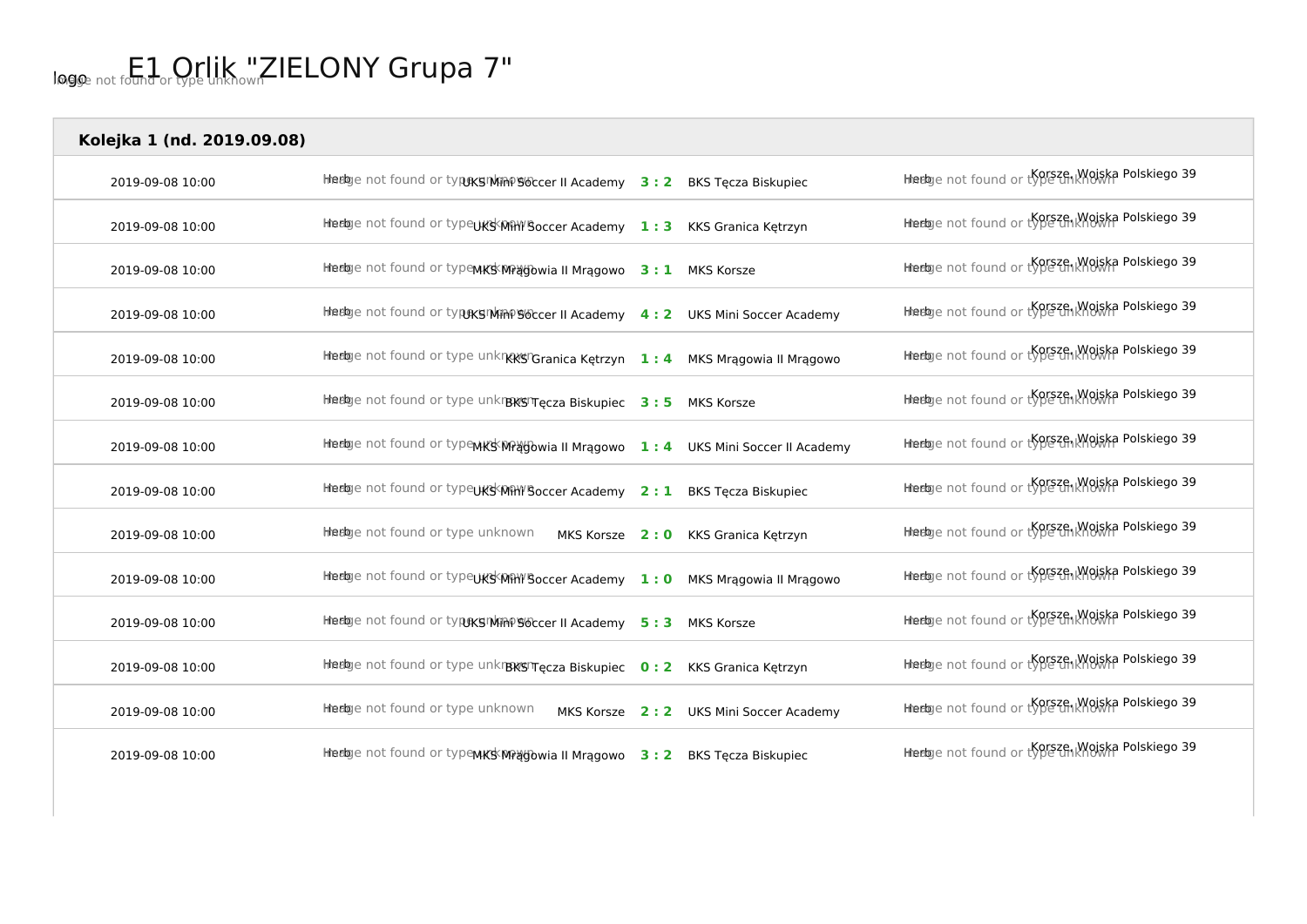| Kolejka 1 (nd. 2019.09.08) |                                                                                               |                                                                        |
|----------------------------|-----------------------------------------------------------------------------------------------|------------------------------------------------------------------------|
| 2019-09-08 10:00           | $\frac{1}{2}$ and found or type unkn KKS Granica Ketrzyn 2:3 UKS Mini Soccer II Academy       | Korsze, Wojska Polskiego 39<br>Helbye not found or type unknown        |
| Kolejka 2 (nd. 2019.09.15) |                                                                                               |                                                                        |
|                            |                                                                                               |                                                                        |
| 2019-09-15 10:00           | $\frac{1}{2}$ and found or typks Minic Solater Academy $1:10$ UKS Mini Soccer II Academy      | Ketrzyn, Kazimierza Wielkiego 12a<br>Helbye not found or type unknown  |
| 2019-09-15 10:00           | $Herb$ <sub>d</sub> not found or ty <b>MKSI Mragowia II Mragowo</b> 3 : 2 BKS Tęcza Biskupiec | Ketrzyn, Kazimierza Wielkiego 12a                                      |
| 2019-09-15 10:00           | $Herb$ enot found or type unknown MKS Korsze $1:4$ KKS Granica Kętrzyn                        | Ketrzyn, Kazimierza Wielkiego 12a<br>Histoge not found or type unknown |
| 2019-09-15 10:00           | $\frac{1}{2}$ and found or typics. Minic Soccer Academy 0:4 MKS Mragowia II Mragowo           | Ketrzyn, Kazimierza Wielkiego 12a                                      |
| 2019-09-15 10:00           | $Hf_{\text{B}}f_{\text{C}}$ not found or type urbKS Treeza Biskupiec $3:3$ MKS Korsze         | Ketrzyn, Kazimierza Wielkiego 12a                                      |
|                            |                                                                                               |                                                                        |

| 7019-09-19 TU:00 | $\frac{1}{111000}$ and $\frac{1}{100000}$ by the contribution of the summand of the summand of the summand of the summand of the summand of the summand of the summand of the summand of the summand of the summand of the summand of |                            | THRUC HULTUGHU UI LYDE UHNIUWII   |
|------------------|---------------------------------------------------------------------------------------------------------------------------------------------------------------------------------------------------------------------------------------|----------------------------|-----------------------------------|
| 2019-09-15 10:00 | HAB enot found or type urBKS Tecza Biskupiec 3:3 MKS Korsze                                                                                                                                                                           |                            | Ketrzyn, Kazimierza Wielkiego 12a |
| 2019-09-15 10:00 | THEFO e not found or tyke Mink Socre II Academy 2: 2 KKS Granica Ketrzyn                                                                                                                                                              |                            | Ketrzyn, Kazimierza Wielkiego 12a |
| 2019-09-15 10:00 | <b>Heig</b> e not found or type unknown <b>MKS Korsze</b> 6: 2 UKS Mini Soccer Academy                                                                                                                                                |                            | Ketrzyn, Kazimierza Wielkiego 12a |
| 2019-09-15 10:00 | $\frac{1}{2}$ and found or typiks Mragowia II Mragowo $1:0$ UKS Mini Soccer II Academy                                                                                                                                                |                            | Ketrzyn, Kazimierza Wielkiego 12a |
| 2019-09-15 10:00 | $Hf_{\text{H}}^{th}$ e not found or type unkk $\mathcal{L}$ Granica Kętrzyn 5:0                                                                                                                                                       | <b>BKS Tecza Biskupiec</b> | Ketrzyn, Kazimierza Wielkiego 12a |
| 2019-09-15 10:00 | $H$ REPge not found or typikSI Mragowia II Mragowo $3:0$ MKS Korsze                                                                                                                                                                   |                            | Ketrzyn, Kazimierza Wielkiego 12a |
| 2019-09-15 10:00 | $\frac{1}{2}$ and found or typks: Mimic Soccer Academy 0: 6 KKS Granica Kętrzyn                                                                                                                                                       |                            | Ketrzyn, Kazimierza Wielkiego 12a |
| 2019-09-15 10:00 | The b enot found or type Mink Soccer II Academy 3: 4                                                                                                                                                                                  | <b>BKS Tecza Biskupiec</b> | Ketrzyn, Kazimierza Wielkiego 12a |
| 2019-09-15 10:00 | $\frac{1}{2}$ and found or type unkks Granica Kętrzyn 2:0 MKS Mrągowia II Mrągowo                                                                                                                                                     |                            | Ketrzyn, Kazimierza Wielkiego 12a |
| 2019-09-15 10:00 | $\frac{1}{2}$ and found or type unknown MKS Korsze 1:4 UKS Mini Soccer II Academy                                                                                                                                                     |                            | Ketrzyn, Kazimierza Wielkiego 12a |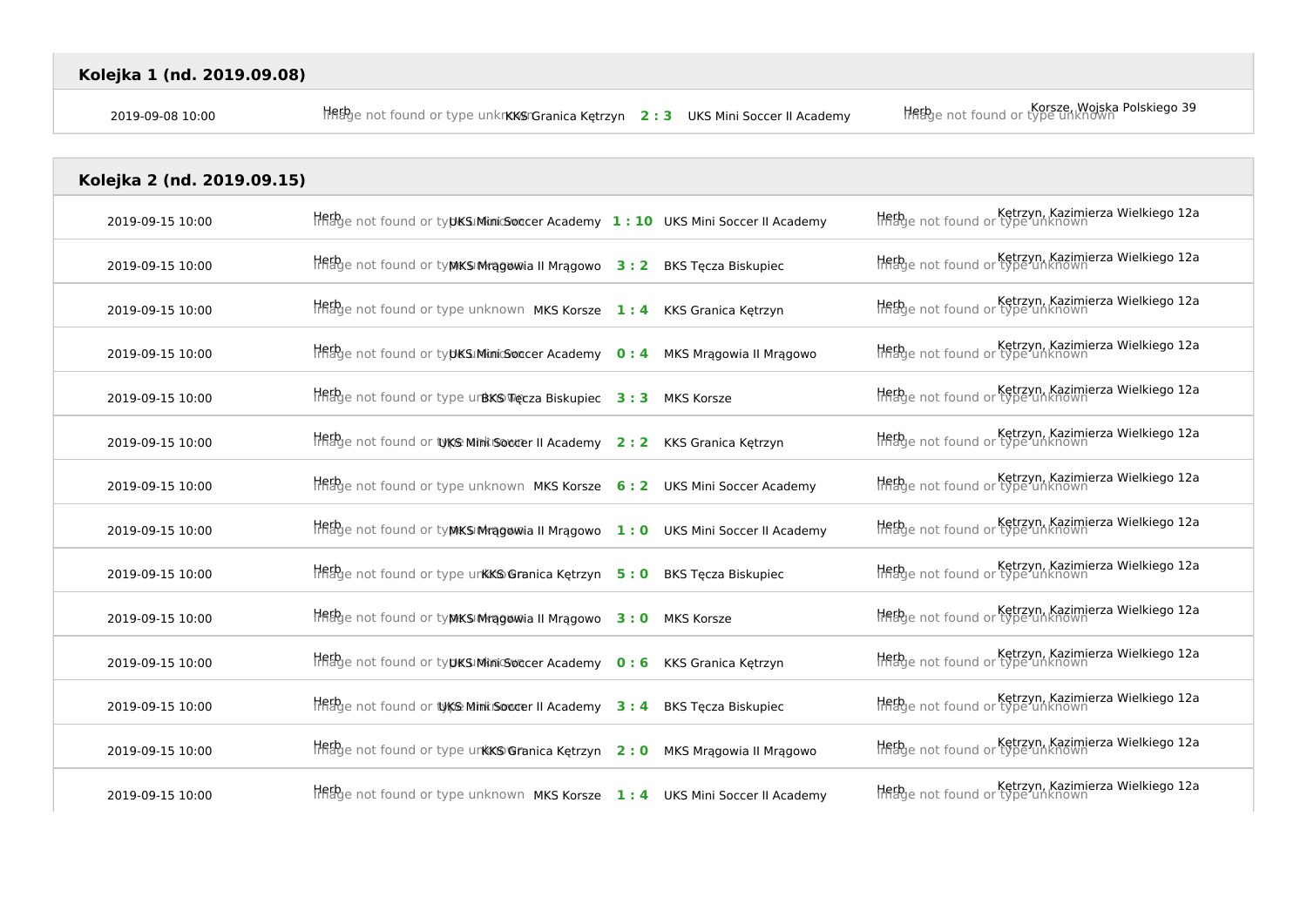| Kolejka 3 (nd. 2019.09.22) |                                                                                              |  |                                           |                                                              |  |
|----------------------------|----------------------------------------------------------------------------------------------|--|-------------------------------------------|--------------------------------------------------------------|--|
| 2019-09-22 09:00           | $\frac{1}{2}$ and found or type MKSM ragowia II Mragowo 2:0 UKS Mini Soccer Academy          |  |                                           | Mragowo, Mrongowiusza 1                                      |  |
| 2019-09-22 09:00           | <b>Heth</b> e not found or type unknown                                                      |  | MKS Korsze 0:6 UKS Mini Soccer II Academy | Mragowo, Mrongowiusza 1                                      |  |
| 2019-09-22 09:00           | $H$ flegbe not found or type unkn <b>KKS Granica Kętrzyn</b> 4: 2 BKS Tęcza Biskupiec        |  |                                           | Mragowo, Mrongowiusza 1<br>History not found or type unknown |  |
| 2019-09-22 09:00           | $Herb$ <sub>ge</sub> not found or type MKSrMragowia II Mragowo $3:1$ MKS Korsze              |  |                                           | Mragowo, Mrongowiusza 1<br>History not found or type unknown |  |
| 2019-09-22 09:00           | HREPge not found or typuKS Miniv Soccer II Academy 1: 2 KKS Granica Kętrzyn                  |  |                                           | Mragowo, Mrongowiusza 1                                      |  |
| 2019-09-22 09:00           | Hetbye not found or type UKSIMinirSoccer Academy 2:2                                         |  | <b>BKS Tęcza Biskupiec</b>                | Mragowo, Mrongowiusza 1                                      |  |
| 2019-09-22 09:00           | $\frac{1}{2}$ and found or type unkn <b>KKS Granica Kętrzyn</b> 2:0 MKS Mrągowia II Mrągowo  |  |                                           | Mragowo, Mrongowiusza 1                                      |  |
| 2019-09-22 09:00           | Hetbye not found or type unknown                                                             |  | MKS Korsze 0:4 UKS Mini Soccer Academy    | Mragowo, Mrongowiusza 1                                      |  |
| 2019-09-22 09:00           | $\frac{1}{2}$ and found or type unknBKS Tęcza Biskupiec 1:4 UKS Mini Soccer II Academy       |  |                                           | Mragowo, Mrongowiusza 1<br>Hirage not found or type unknown  |  |
| 2019-09-22 09:00           | <b>Het</b> be not found or type unknown<br>MKS Korsze 1:3                                    |  | KKS Granica Ketrzyn                       | Mragowo, Mrongowiusza 1                                      |  |
| 2019-09-22 09:00           | $Hf_{\text{eff}}$ e not found or type MKSMragowia II Mrągowo 2:0                             |  | <b>BKS Tecza Biskupiec</b>                | Mragowo, Mrongowiusza 1<br>Helbe not found or type unknown   |  |
| 2019-09-22 09:00           | $\frac{1}{2}$ and found or type UKSIMini Soccer Academy 3 : 4 UKS Mini Soccer II Academy     |  |                                           | Mragowo, Mrongowiusza 1                                      |  |
| 2019-09-22 09:00           | Hether not found or type unknBKS Tecza Biskupiec 1: 2 MKS Korsze                             |  |                                           | Mragowo, Mrongowiusza 1                                      |  |
| 2019-09-22 09:00           | $\frac{1}{2}$ and found or type unkn <b>KKS Granica Kętrzyn</b> 4: 1 UKS Mini Soccer Academy |  |                                           | Mragowo, Mrongowiusza 1<br>Helbye not found or type unknown  |  |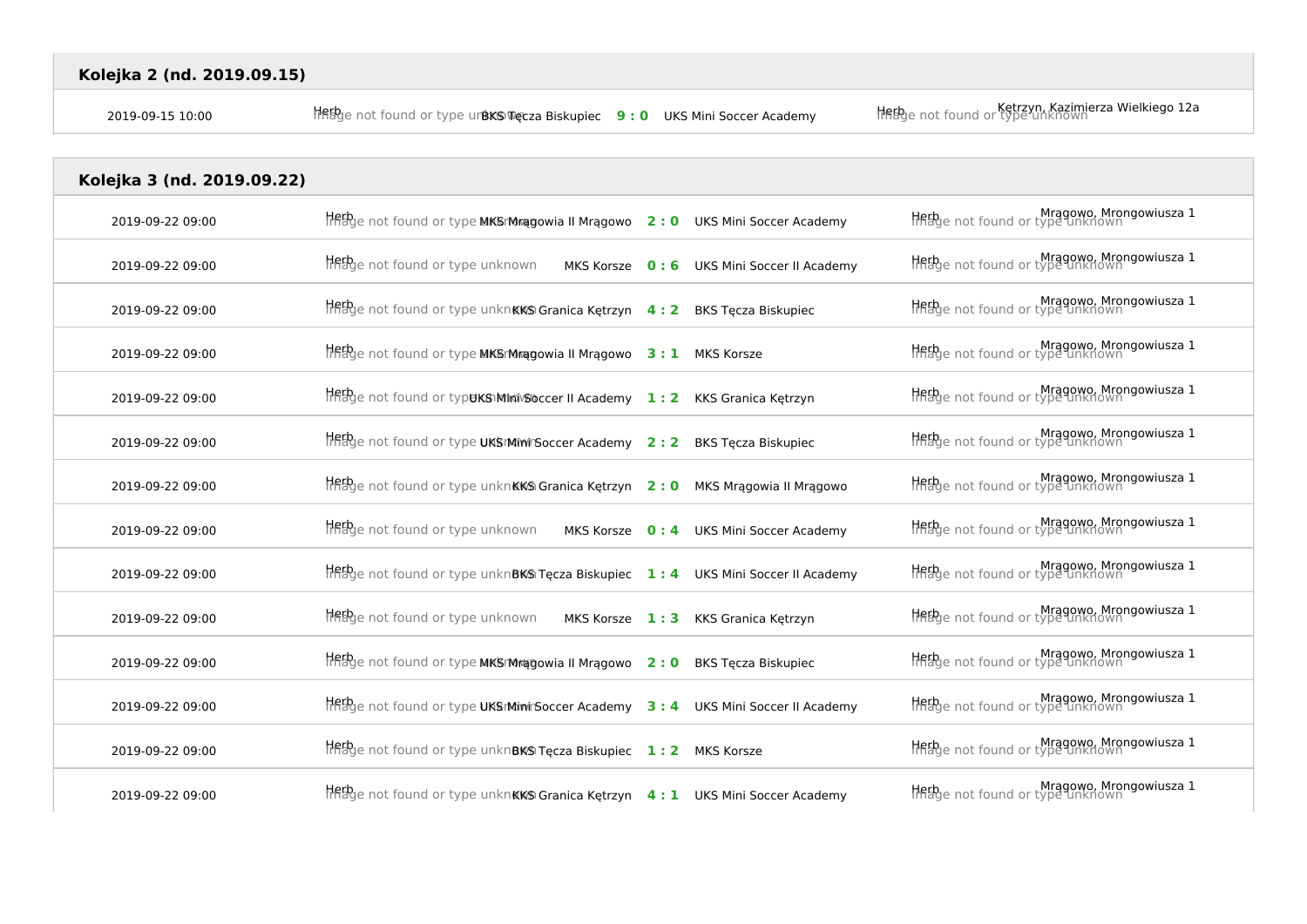| Kolejka 4 (nd. 2019.09.29) |                                                                                                 |                                            |                                                            |
|----------------------------|-------------------------------------------------------------------------------------------------|--------------------------------------------|------------------------------------------------------------|
| 2019-09-29 09:30           | <b>Heth</b> e not found or type unknown                                                         | MKS Korsze 0:4 MKS Mrągowia II Mrągowo     | Hebge not found or type unknown                            |
| 2019-09-29 09:30           | $H$ figge not found or type unknokks Granica Kętrzyn $3:0$ UKS Mini Soccer Academy              |                                            | Biskupiec, Wiosenna 1a<br>Hildye not found or type unknown |
| 2019-09-29 09:30           | $H$ ff $g$ e not found or type unknoBKS Tęcza Biskupiec 2: 4 UKS Mini Soccer II Academy         |                                            | Biskupiec, Wiosenna 1a<br>Hifage not found or type unknown |
| 2019-09-29 09:30           | <b>Heth</b> e not found or type unknown                                                         | MKS Korsze 1: 6 KKS Granica Kętrzyn        | Biskupiec, Wiosenna 1a<br>Hirage not found or type unknown |
| 2019-09-29 09:30           | HABge not found or type <b>UJKSMINI Soccer Academy</b> -:-                                      | <b>BKS Tecza Biskupiec</b>                 | Biskupiec, Wiosenna 1a<br>History of type unknown          |
| 2019-09-29 09:30           | $\frac{1}{2}$ and found or type <b>UMKS Mragowia II Mragowo</b> 0: 1 UKS Mini Soccer II Academy |                                            | Biskupiec, Wiosenna 1a<br>HABge not found or type unknown  |
| 2019-09-29 09:30           | $H_{\text{H}_2}^{\text{Fp}}$ not found or type unknoBKS Tęcza Biskupiec 4: 2 MKS Korsze         |                                            | Hebge not found or type unknown                            |
| 2019-09-29 09:30           | $\frac{1}{2}$ and found or type unknokks Granica Kętrzyn 2:2 MKS Mrągowia II Mrągowo            |                                            | Biskupiec, Wiosenna 1a<br>Hilage not found or type unknown |
| 2019-09-29 09:30           | $\frac{1}{2}$ and found or type UKS Mini/Soccer II Academy 0: 7 UKS Mini Soccer Academy         |                                            | Biskupiec, Wiosenna 1a<br>Hilage not found or type unknown |
| 2019-09-29 09:30           | $\frac{1}{2}$ and found or type unknokks Granica Kętrzyn 2: 1 BKS Tęcza Biskupiec               |                                            | Hebge not found or type unknown                            |
| 2019-09-29 09:30           | Hebge not found or type unknown                                                                 | MKS Korsze -: - UKS Mini Soccer II Academy | Biskupiec, Wiosenna 1a<br>HABge not found or type unknown  |
| 2019-09-29 09:30           | $H$ Rage not found or type <b>UMKS Mragowia II Mragowo</b> 4: 5 UKS Mini Soccer Academy         |                                            | Hebge not found or type unknown                            |
| 2019-09-29 09:30           | <b>THEP</b> e not found or typeUKSMini/Soccer II Academy 2: 4 KKS Granica Kętrzyn               |                                            | Biskupiec, Wiosenna 1a<br>Hilage not found or type unknown |
| 2019-09-29 09:30           | $\frac{1}{2}$ and found or type unknoBKS Tęcza Biskupiec 0:3 MKS Mragowia II Mragowo            |                                            | Biskupiec, Wiosenna 1a<br>Hilage not found or type unknown |